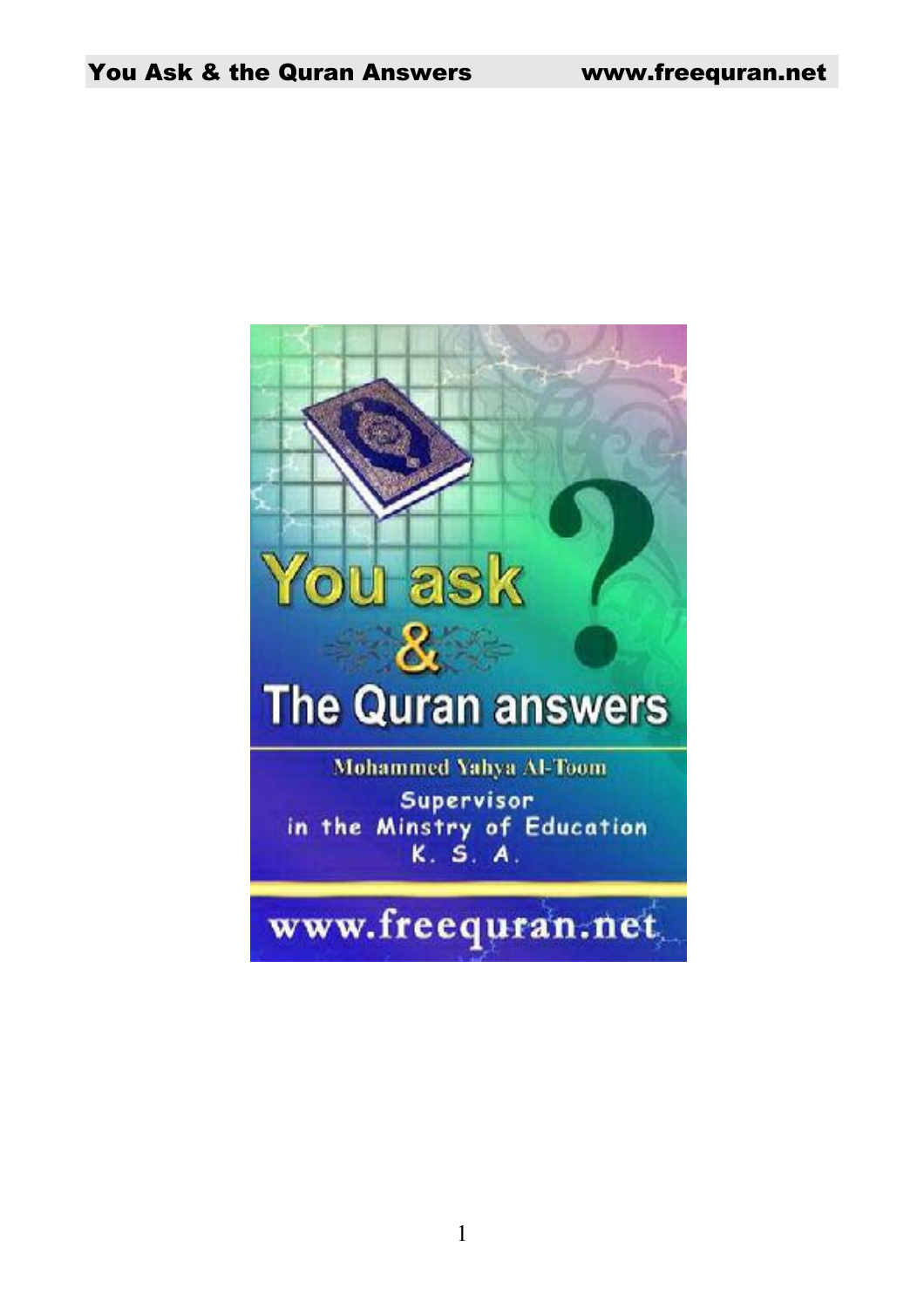#### 1) Who is the creator ?

#### **(40 : 64)**

**Allah, it is he Who has made for you the earth as a dwelling place and the sky as a canopy . and has given you shape and made your shapes good (looking) and has provided you with good things. That is Allah, your Lord : so Blessed be Allah, the Lord of the Alamin (mankind, jinn and all that exists).** 

#### **(39 : 6)**

**He created you (all) from a single person (Adam) ; then made from him his wife {Hawwa , (Eve)} . and He has sent down for you of cattle eight pairs (of the sheep , two , male and female ; of the goats , two , male and female of the oxen , two , male and female and of the camels, two, male and female) . He creates you in the wombs of your mothers : creation after creation in there veils of darkness. Such is Allah your Lord His is the Kingdom . La ilaha illa Huwa (none has the right to be worshipped but He). How then are you turned away ?** 

#### **(7 : 54)**

**Indeed your Lord is Allah, Who created the heavens and the earth in six days, and then He rose over (Istawa) the Throne (really in manner that suits His Majesty) . He brings the night as a cover over the day, seeking it rapidly , and (He created) the sun, the moon, the stars subjected to His Command. Surely, His is the Creation and Commandment. Blessed is Allah, the Lord of the Alamin (mankind, jinn and all that exists)!** 

#### **(10 : 32)**

**Such is Allah, your Lord in truth. So after the truth, what else can there be, save error ? How then are you turned away ?** 

## 2) Who is Allah ?

**(59 : 23-24)** 

**23 : He is Allah beside Whom La Ilaha Illa Huwa (none has the right to be worshipped but He), the King, the Holy, the one Free from all defects, the Giver of security, the Watcher over His creatures, the All-Mighty, the Compeller, the Supreme. Glory, be to Allah! (High is He) above all that they associate as partners with Him .**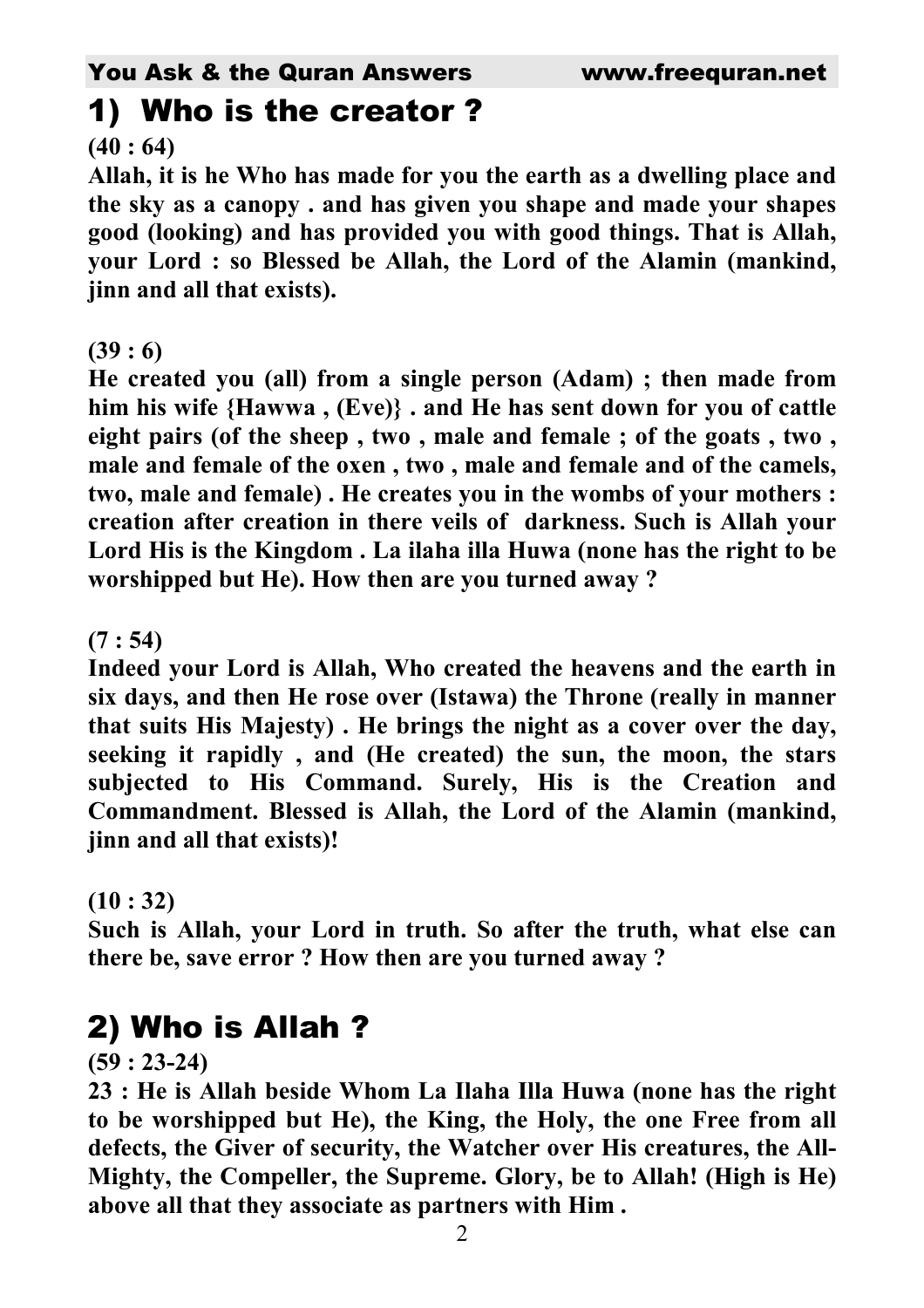**24 : He is Allah, the creator, the Inventor of of all things, the Bestower of forms. To Him belong the Best Names. All that is in the heavens and the earth glorify Him. And He is the All-Mighty, the All-Wise .** 

#### **(20 : 14)**

**"Verily! I am Allah! La ilaha illa Ana (none has the right to be worshipped but I), So worship Me, and perform As-Salat (Iqamat-as-Salat) for My Remembrance.** 

#### **(2 : 255)**

**Allah! La ilaha illa Huwa (none has the right to be worshipped but He), Al-Hayyul-Qayyuum (the Ever Living the One Who sustains and protects all that exists). Neither slumber nor sleep overtakes Him. To Him belongs whatever is in the heavens and whatever is on the earth .Who is he that can intercede with Him except with His Permission ? He Knows what happens to them (His creatures) in this world, and what will happen to them in the Hereafter. And they will never compass any thing of His Knowledge except that which He wills. His Kursi extends over the heavens and the earth and He feels no fatigue in guarding and preserving them. And He is the Most High, the Most Great. (This Verse 2:225 is called Ayat-ul-Kursi) .** 

#### **(35 : 13)**

**He merges the night into the day (i.e.the decrease in the hours of the night is added to the hours of the day), and He merges the day into the night (i.e. the decrease in the hours of the day is added the hours of the night). And has subjected the sun and the moon: each runs its course for a term appointed. Such is Allah, your Lord; His is the Kingdom , And those, whom you invoke or call upon instead of Him, own not even a Qitmir (the thin membrane over the date-stone).** 

#### **(3 : 18)**

**Allah bears winess that La ilaha illa Huwa (none has the right to be worshipped but He), and the angels, and those having knowledge (also give this witness); (He always) maintains His creation in justice La ilaha illa Huwa (none has the right to be worshipped but He), the All-Mighty, the All-Wise.**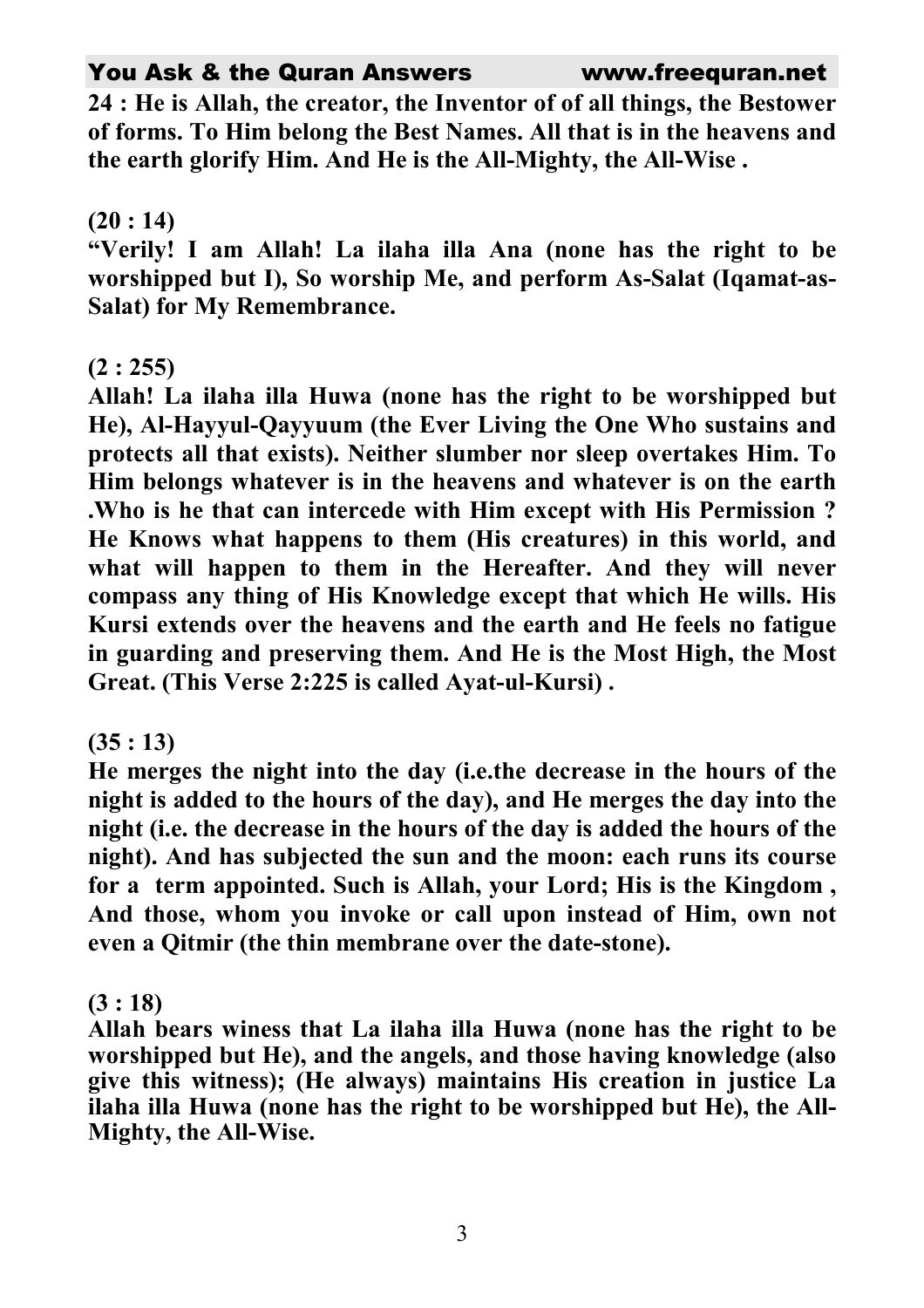#### **(3 : 51)**

**Truly! Allah is my Lord and your Lord, so worship Him (Alone). This is the straight Path.** 

## 3) Did you think that Allah created you only for play and without any purpose ?

**(3 : 115)** 

**"Did you think that We had created you in play (without any purpose), and that you would not be brought back to Us?"** 

## 4) For what did Allah create mankind ?

**(51 : 56)** 

**And I (Allah) created not the jinn and mankind except that they should worship Me (Alone).** 

## 5) What did Allah command us to do ?

**(4 : 58)** 

**Verily! Allah commands that you should render back the trusts to those to whom they are due; and that when you judge between men, you judge with justice. Verily, how excellent is the teaching with He (Allah) gives you! Truly, Allah is Ever All-Hearer, All-Seer.** 

**(6 : 151)** 

**Say (O Muhammad ) : "Come, I will recite what your Lord has prohibited you from: be Join not anything in worship with Him; be good and dutiful to your parents; Kill not your children because of poverty – We provide sustenance for you and for them; come not near to Al-Fawahish (shameful sins, illegal sexual intercourse) whether committed openly or secretly; and kill not anyone whom Allah has forbidden, except for a just cause (according to Islamic law). This He has commanded you that you may understand.** 

#### 6) From where shall we seek guidance?

 $(1:1-6)$ 

**1: In the Name of Allah, the Most. Gracious, the Most Merciful.**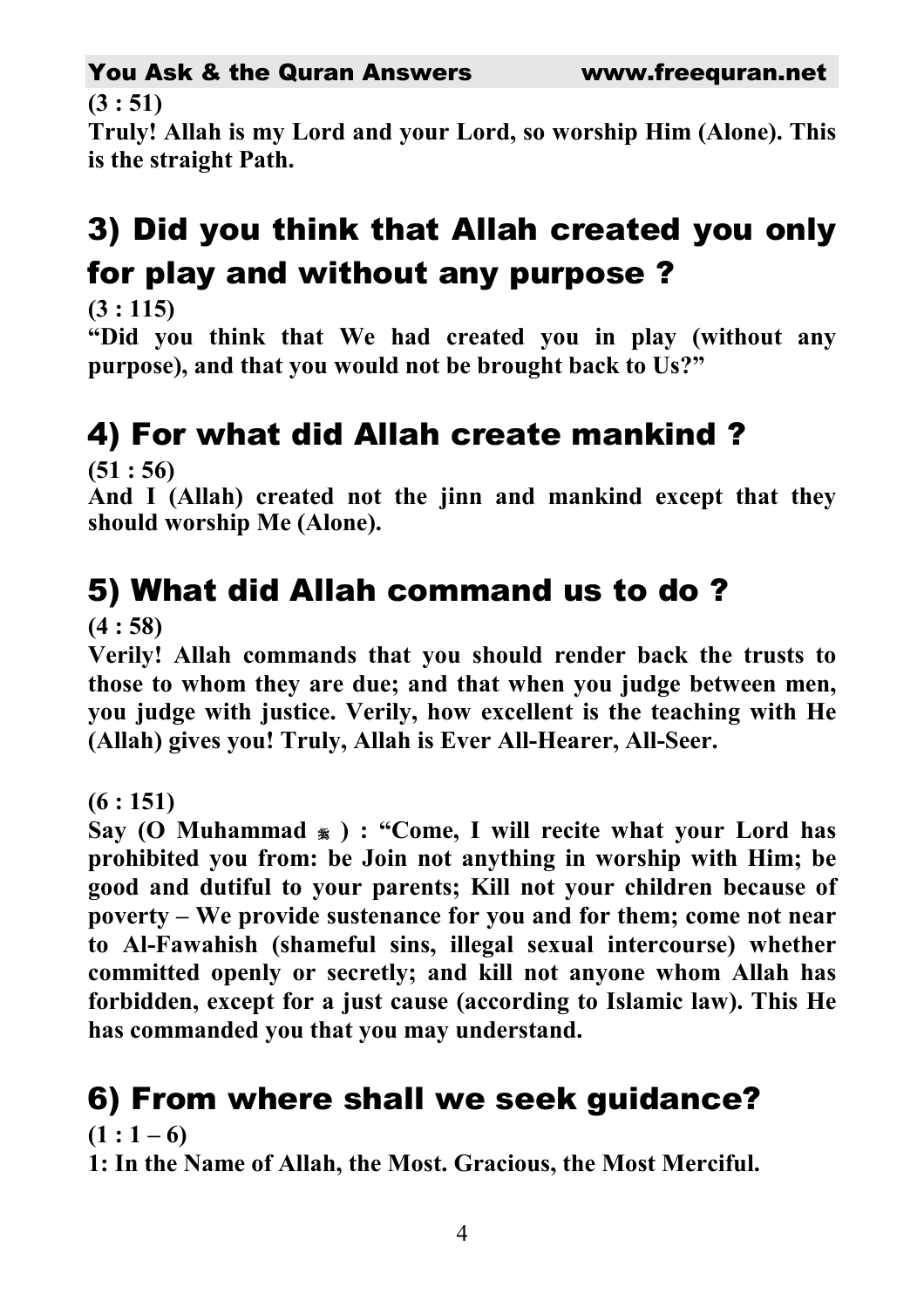**2: All the praises and thanks be to Allah, the Lord of the Alamin (mankind, jinn and all that exists).** 

**3: The Most Gracious, the Most Merciful .** 

**4: The Only Owner (and the only Ruling judge) of the Day of Recompense (i.e the Day of Resurrection)** 

**5: You (Alone) we worship, and You (Alone) we ask for help (for each and everything).** 

**6: Guide us to the Straight Way.** 

#### 7) Who shall we invoke in time of disaster? **(29 : 65)**

**And when they embark on a ship, they invoke Allah, making their Faith pure for Him Only: but when He brings them safely to land, behold they give a share of their worship to others .** 

**(10 : 12)** 

**And when harm touches man, he invokes Us, lying on his side, or sitting or standing. But when We have removed his harm from him, he passes on as if he had never invoked Us for a harm that touched him! Thus it is made fair-seeming to the Musrifun that which they used to do.** 

## 8) What happened to the previous nations when they disobeyed Allah ?

**(29 : 40)** 

**So We punished each (of them) for his sins; of them were some on whom We sent Hasib (a violent wind with shower of stones) (as on the people of Lut (Lot) , and of them were some who were overtaken by As-saihah (torment – awful cry. (as Thamud or Shuabs people), and of them were some whem We caused the earth to swallow (as Qarun (Korah), and of them were some whom We drowned (as the people of Nuh (Noah), or Firaun (Pharaoh) and his people). It was not Allah Who wronged them, but they wronged themselves .**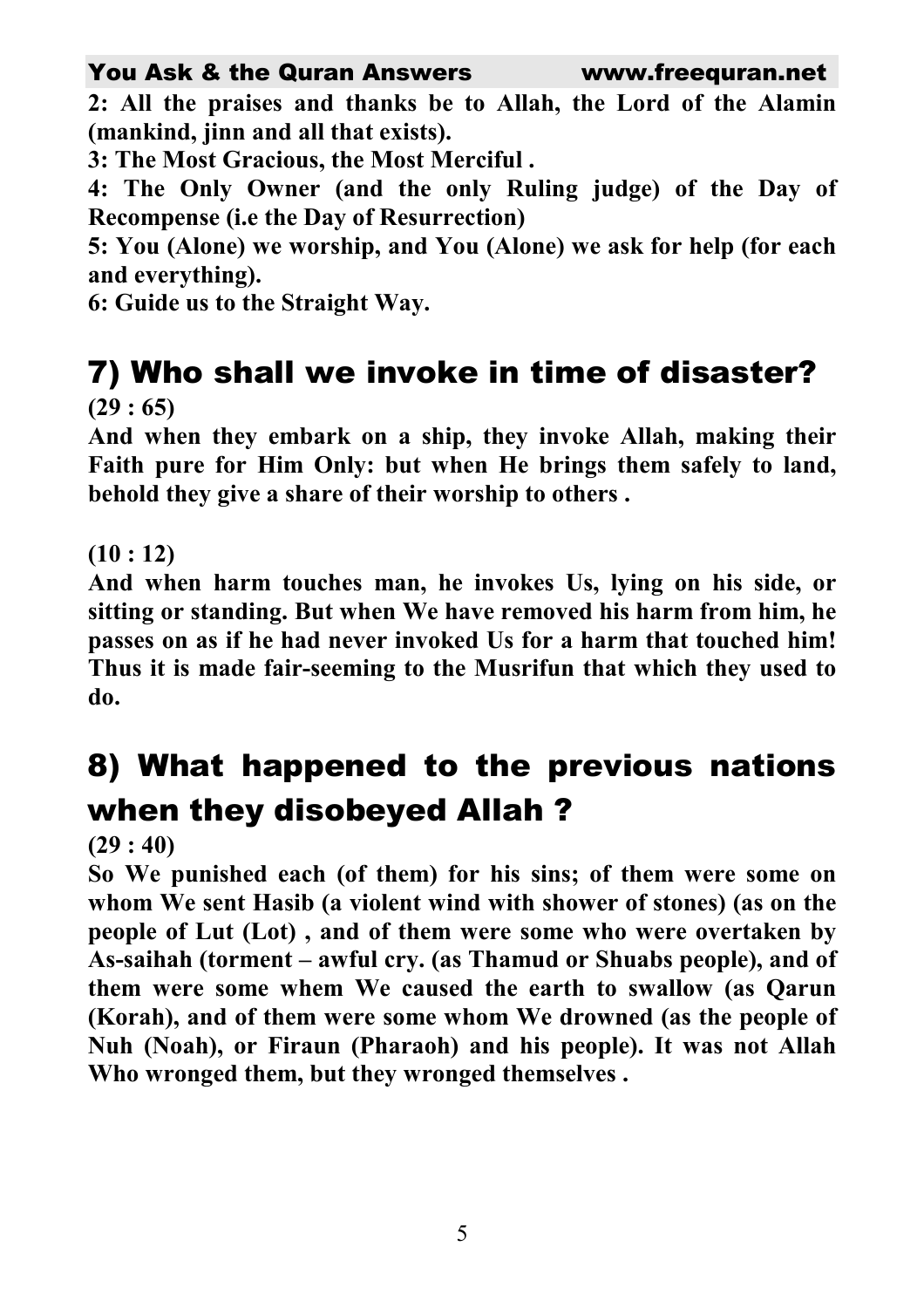## 9) Does Allah guard and save the Quran from corruption ?

**(15 : 9)** 

**Verily, We, it is We Who have sent down the Dhikr (i.e. the Quran) and surely, We will guard it (from corruption).** 

### 10) Who should we worship ?

**(20 : 14)** 

**"Verily! I am Allah La ilaha illa Ana (none has the right to be worshipped but I), so worship Me, and perform As-Salat (Iqamat-assalat) for My Remembrance.** 

## 11) What is the religion of Allah ?

**(3 : 19)** 

**Truly, the religion with Allah is Islam. Those who were given the Scripture (Jews and Christians) did not differ except, out of mutual jealousy, after knowledge had come to them. And whoever disbelieves in the Ayat (proofs, evidences, verses, signs, revelations, etc.) of Allah, then surely, Allah is Swift in calling to account.** 

# 12) What is the religion accepted by Allah ?

**(3 : 85)** 

**And whoever seeks a religion other than Islam, it will never be accepted of him and in the Hereafter he will be one of the losers.** 

## 13) Where does the Quran come from ?

**(42 : 3)** 

**Likewise Allah, the All-Mighty the All-Wise sends Revelation to you (O Muhammad ) as (He sent Revelation to) those before you.** 

**(6 : 114)** 

**(Say (O Muhammad ) "Shall I seek a judge other than Allah while it is He Who has sent down unto you the book (the Quran), explained in detail." Those unto whom We gave the Scripture (the Taurat (Torah)**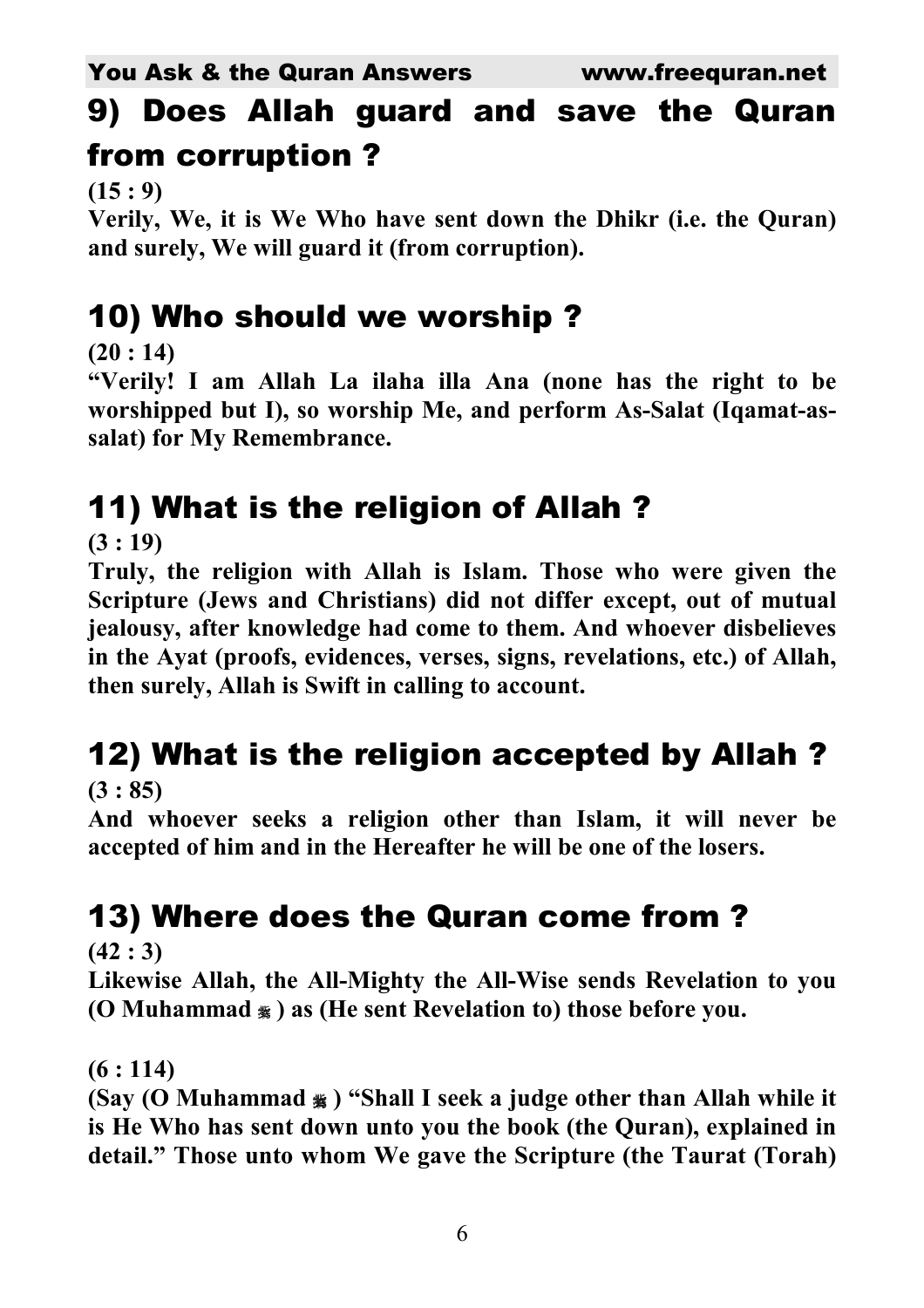**and the Injeel (Gospel) know that it is revealed from your Lord in truth. So be not you of those who doubt.**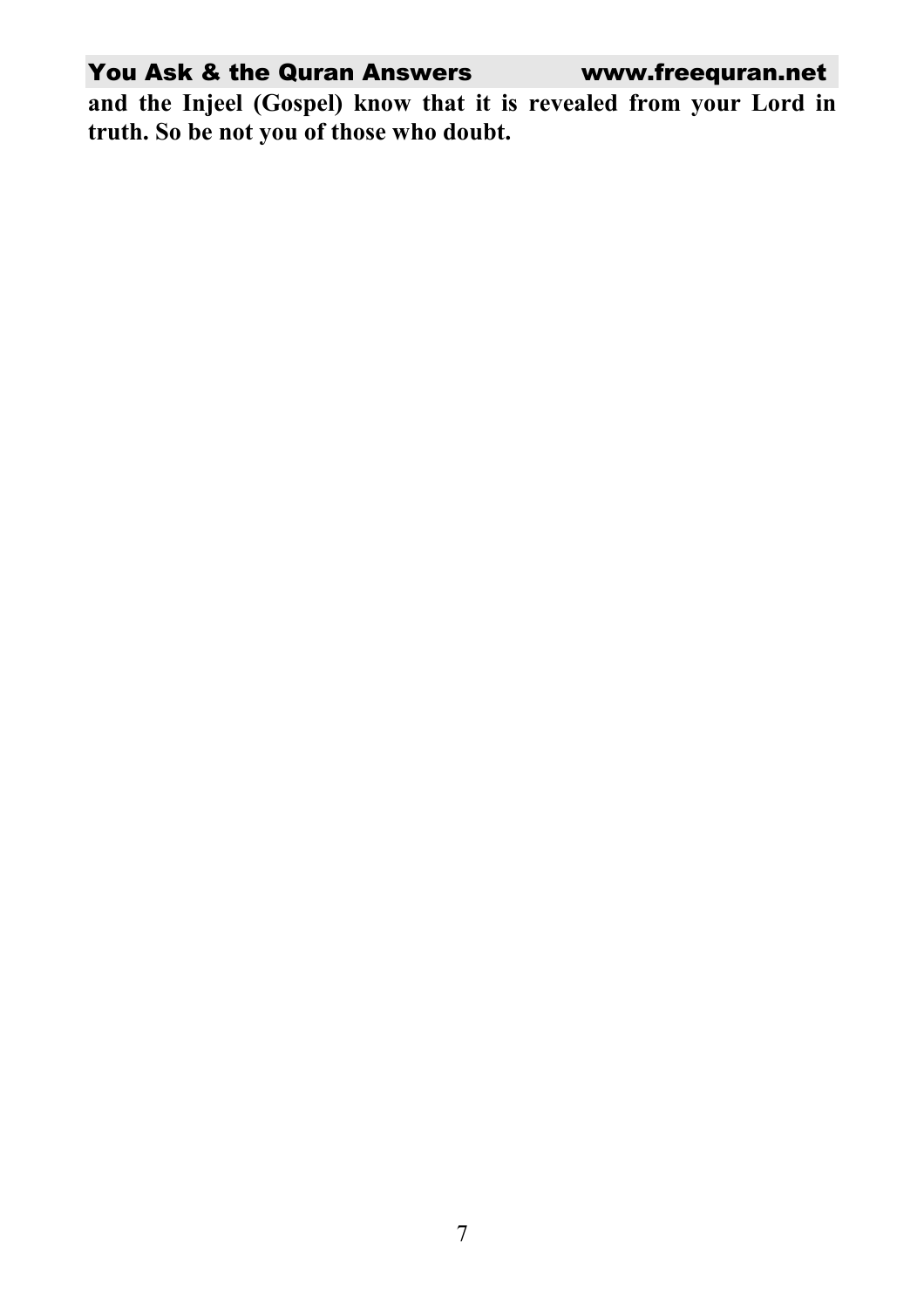#### 14) Why did Allah send messengers ? **(4 : 64)**

**We sent no Messenger, but to be obeyed by Allah s Leave.**

## 15) Do we have to believe in all the messengers ?

#### **(2 : 285)**

**The Messenger (Muhammad ) believes in what has been sent down to him from his Lord, and (so do) the believers. Each one believes in Allah, His angels, His Books, and His Messengers. (They say), "We make no distinction between one another of His Messengers" – and they say, "We hear and we obey. (We seek) Your Forgiveness, our Lord, and to You is the return (of all)."** 

## 16) What happened to the previous scriptures ?

**(4 : 46)** 

**Among those who are jews, there are some who displace words from (their) right places and say: "We hear your word (O Muhammad ) and disobey," and "Hear and let you (O Muhammad ) "hear nothing." And Raina with a twist of there tongues and as a mockery of the religion (Islam) And if only they had said: "We hear and obey", And "Do make us understand," it would have been better for them, and more proper; but Allah has cursed them for their disbelief, so they believe not except a few.** 

#### **(5 : 13)**

**So because of their breach of their covenant, We cursed them and made their hearts grow hard. They change the words from their (right) places and have abandoned a good part of the Message that was sent to them. And you will not cease to discover deceit in them, except a few of them. But forgive them and overlook (their misdeeds). Verily, Allah loves Al-Muhsinun (good-doers).**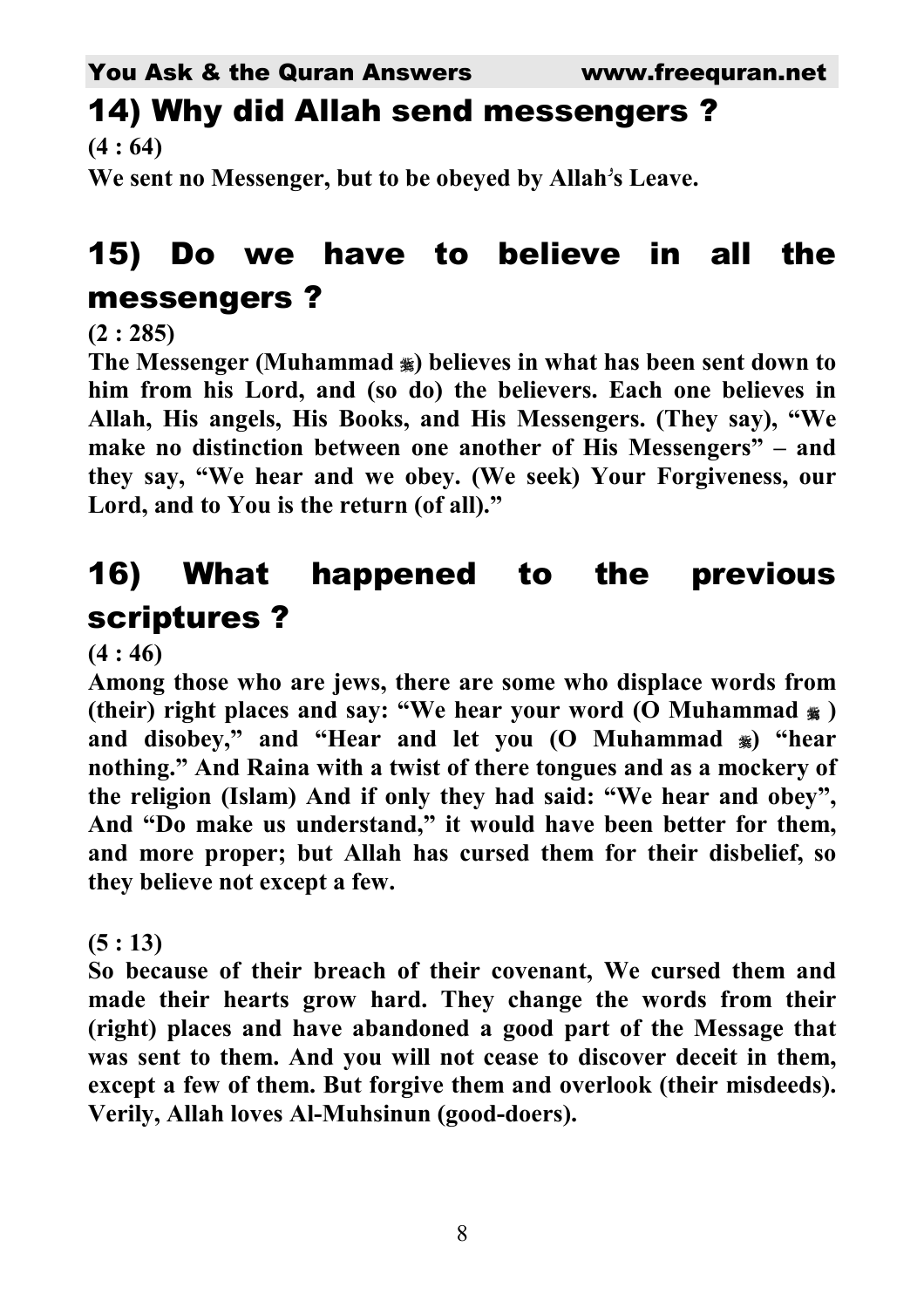# 17) Who is the last messenger ?

**(3 : 144)** 

**Muhammad () is no more than a Messenger, and indeed (many) Messengers have passed away before him. If he dies or is killed, will you then turn back on your heels (as disbelievers)? And he who turns back on his heels, not the least harm will he do to Allah; and Allah will give reward to those who are grateful.** 

#### 18) To whom did Allah send the last messenger Prophet Muhammad ?

**(34 : 28)** 

And We have not sent you (O Muhammad  $\ast$ ) except as a giver of glad **tidings and a warner to all mankind, but most of men know not.** 

## 19) What did Allah prepare for those among the Jews and Christians who believe ?

**(57 : 28)** 

**O you who believe (in Musa (moses) (i.e. Jews) and Isa (Jesus) (i.e. Christians)! Fear Allah, and believe in His Messenger (Muhammad ), He will give you a double portion of His Mercy, and He will give you a light by which you shall walk (straight). And He will forgive you. And Allah is Oft-Forgiving, Most Merciful.**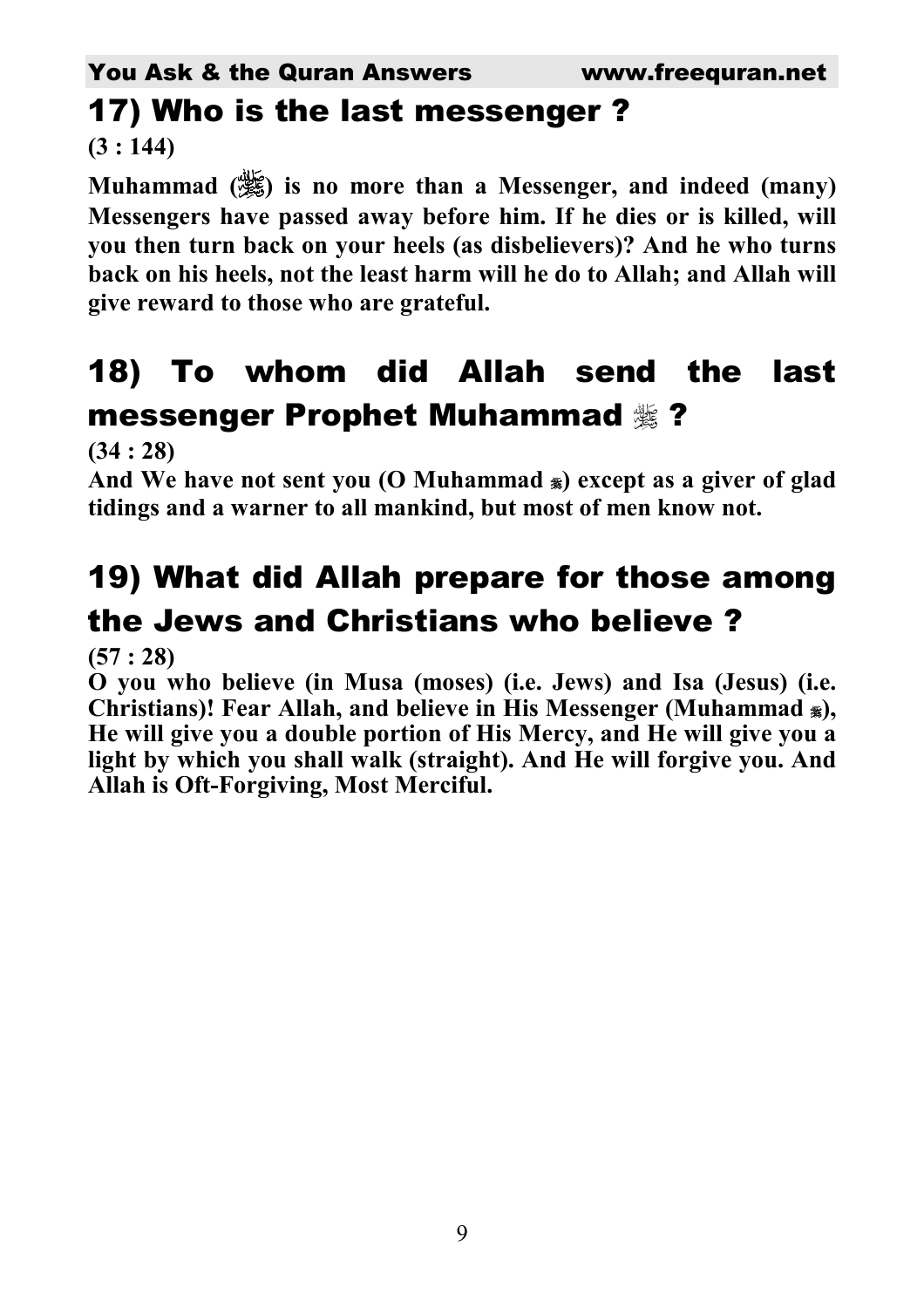### 20) What is the likeness of lsa ( Jesus ) before Allah ?

**(3 : 59) Verily, the likeness of Isa (Jesus) bofore Allah is the likeness of Adam. He created him from dust, then (He) said to him: "Be" – and he was.** 

#### 21) What did Allah say about Mary ?

 $(3:42-47)$ 

**42 : And (remember) when the angels said: "(O Maryam (Mary)! Verily, Allah has chosen you, purified you (from polytheism and disbelief), and chosen you above the women of the Alamin (mankind and jinn) (of her lifetime)."** 

**43 : O Mary! "Submit yourself with obedience to your Lord (Allah), by worshipping none but Him Alone) and prostrate yourself, and Irkai (bow down) along with ArRakiun (those who bow down)."** 

**44 : This is apart of the news of the Ghaib (unseen, i.e. the news of the past national of which you have no knowledge) which We reveal to you (O Muhammad ) You were not with them, when they cast lots with their pens as to which of them should be charged with the care of Maryam (Mary); nor were you with them when they disputed.** 

**45 : (Remember) when the angels said: "O Maryam (Mary)! Verily, Allah gives you the glad tidings of a Word ("Be"- and he was! I.e. Isa (Jesus) the son of Maryam (Mary), from Him, his name will be the Messiah Isa (Jesus), the son of Maryam (Mary), held in honour in this world and in the Hereafter, and will be one of those who are near to Allah."** 

**46 : "He will speak to the people in the cradle and in manhood and he one of the righteous ."** 

**47 : She said: "O my Lord! How shall I have a son when no man has touched me." He said: "So (it will be) for Allah creates what He wills.**  When He has decreed something, He says to it only: "Be!" – and it is.

## 22) Was Jesus crucified and died on the cross ?

**(4 : 157 – 158)**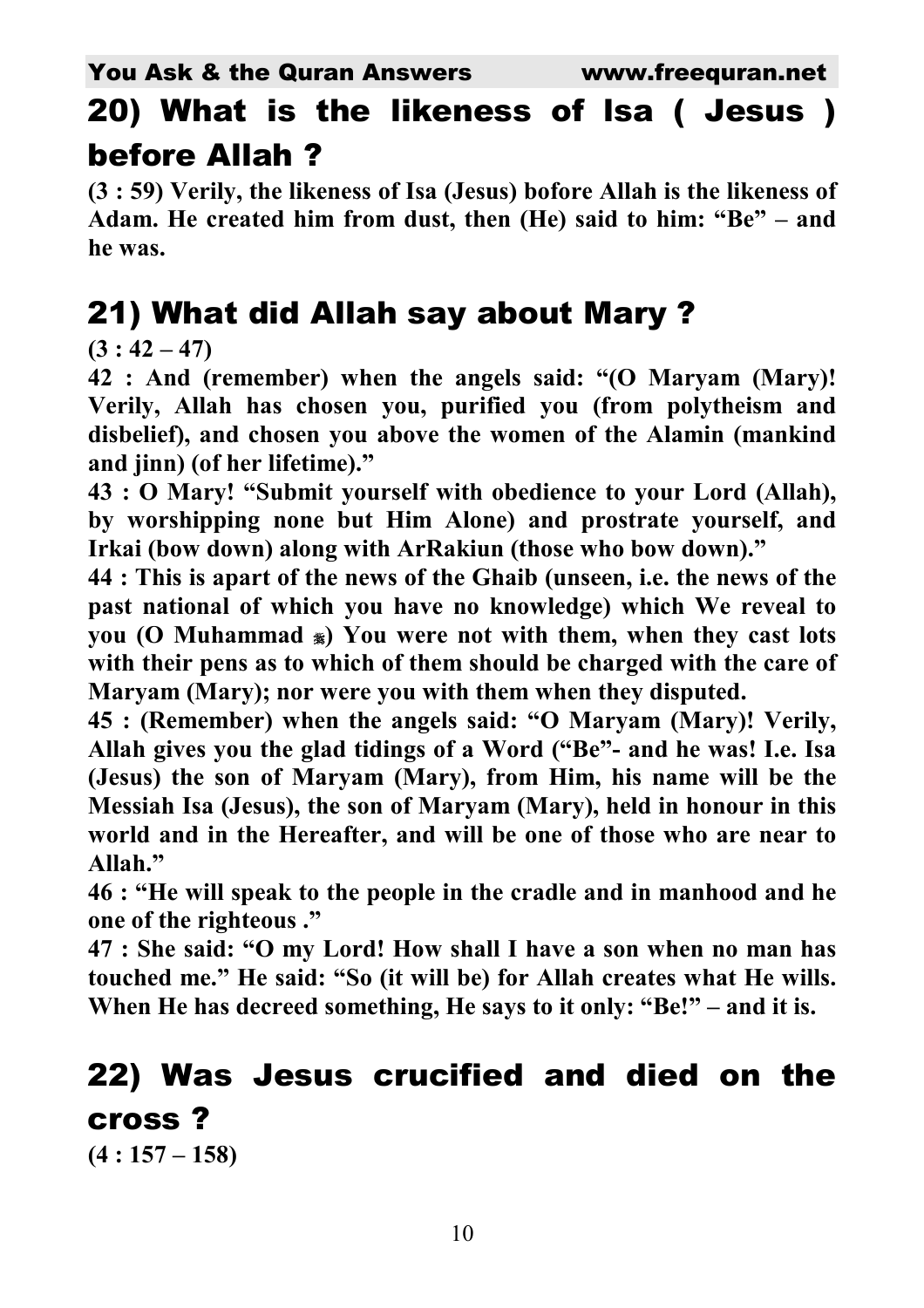**157 : And because of their saying (in boast), "We killed Messiah Isa (Jesus), son of Maryam (Mary), the Messenger of Allah," – But they killed him not, nor crucified him, but they resemblance of Isa (Jesus) was put over another man (and they Killed that man), and those who differ therein are full of doubts. They have no (certain) knowledge, they follow nothing but conjecture. For surely; they killed him not (i.e.**   $\boldsymbol{\Gamma}$ (Jesus), son of Maryam (Mary) عليهما السلام).

**158 : But Allah raised him (Isa (Jesus) up (with his body and soul) unto Himself (and he - is in the heavens). And Allah is Ever All-Powerful All-Wise.** 

#### 23) Was Jesus the son of God ( Allah ) ?

 $(112:1-4):$ 

**1 : Say (O Muhammad ): "He is Allah, (the) One.** 

**2 : (Allah the self-Sufficient Master, Whom all creatures need, (He neither eats nor drinks).** 

**3 : He begets not, nor was He begotten.** 

**4 : And there is none co-equal or comparable unto Him.**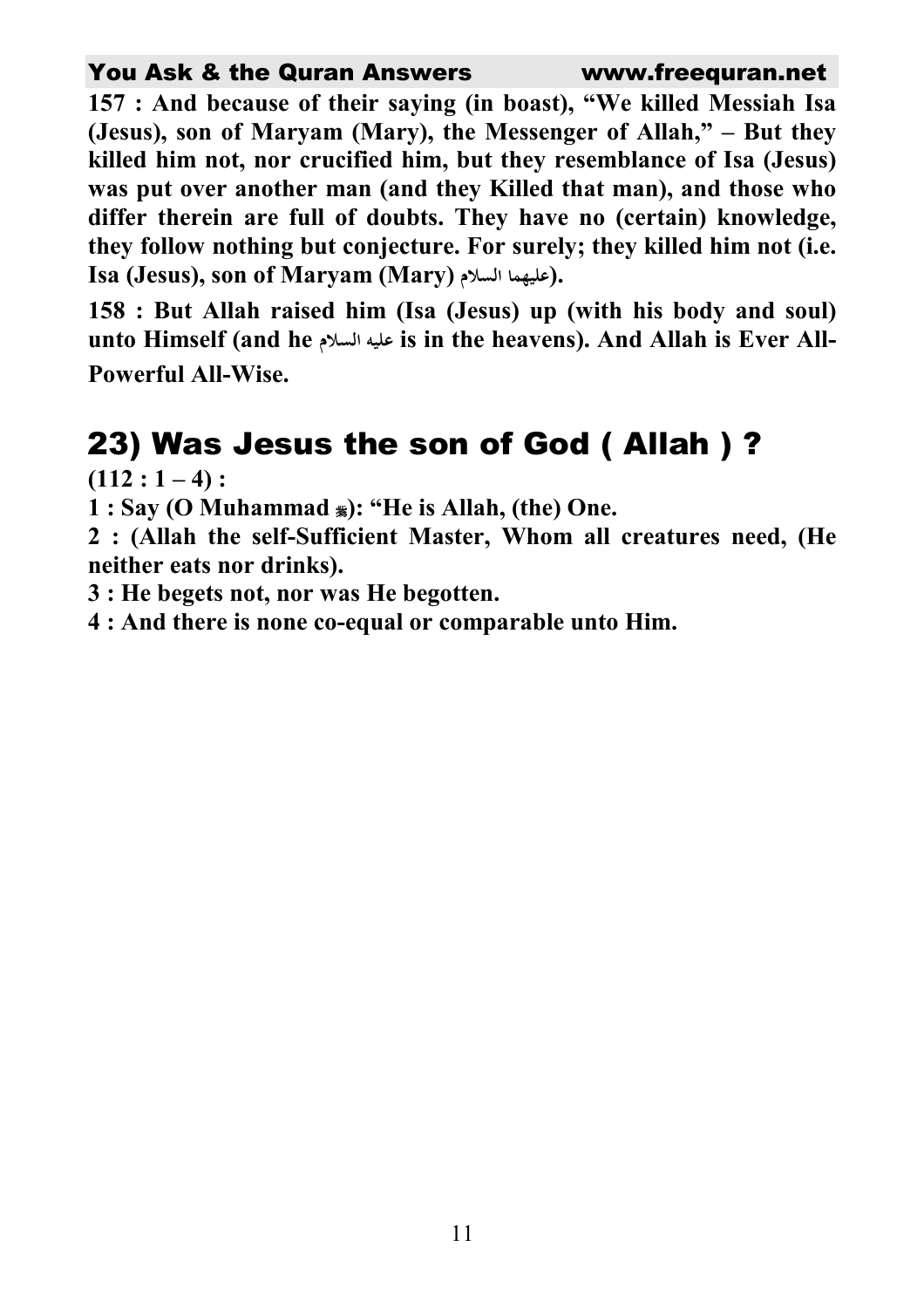#### 24) How could you be secure ?

**(6 : 82) :** 

**It is those who believe (in the Oneness of Allah and worship none but Him Alone) and confuse not their belief with Zulm (wrong i.e. by worshipping others beside Allah), for them (only) there is security and they are the guided.** 

## 25) What is the life of this world ?

**(57 : 20) :** 

**Know that the life of this world is only play and amusement, pomp and mutual boasting among you, and rivalry in respect of wealth and children. (It is) as the likeness of vegetation after rain, thereof the growth is pleasing to the tiller; afterwards it dries up and you see it turning yellow; then it becomes straw. But in the Hereafter (there is) a severe torment (for the disbelievers – evil-doers), and (there is) Forgiveness from Allah and (His) Good Pleasure (for the believers – good-doers). And the life of this world is only a deceiving enjoyment.** 

## 26) Whatever of blessings and good things you have , is it from Allah ?

**(16 : 53)** 

**And whatever of blessings and good things you have, it is from Allah. Then, when harm touches you, unto Him you cry aloud for help.** 

## 27) How could you guarantee the blessings of Allah ?

#### **(14 : 7 )**

**And (remember) when your Lord proclaimed: "If give thanks (by accepting Faith and worshipping none but Allah), I will give you more (of My Blessings); but if you are thankless (i.e. disbelievers), verily My punishment is indeed sever."**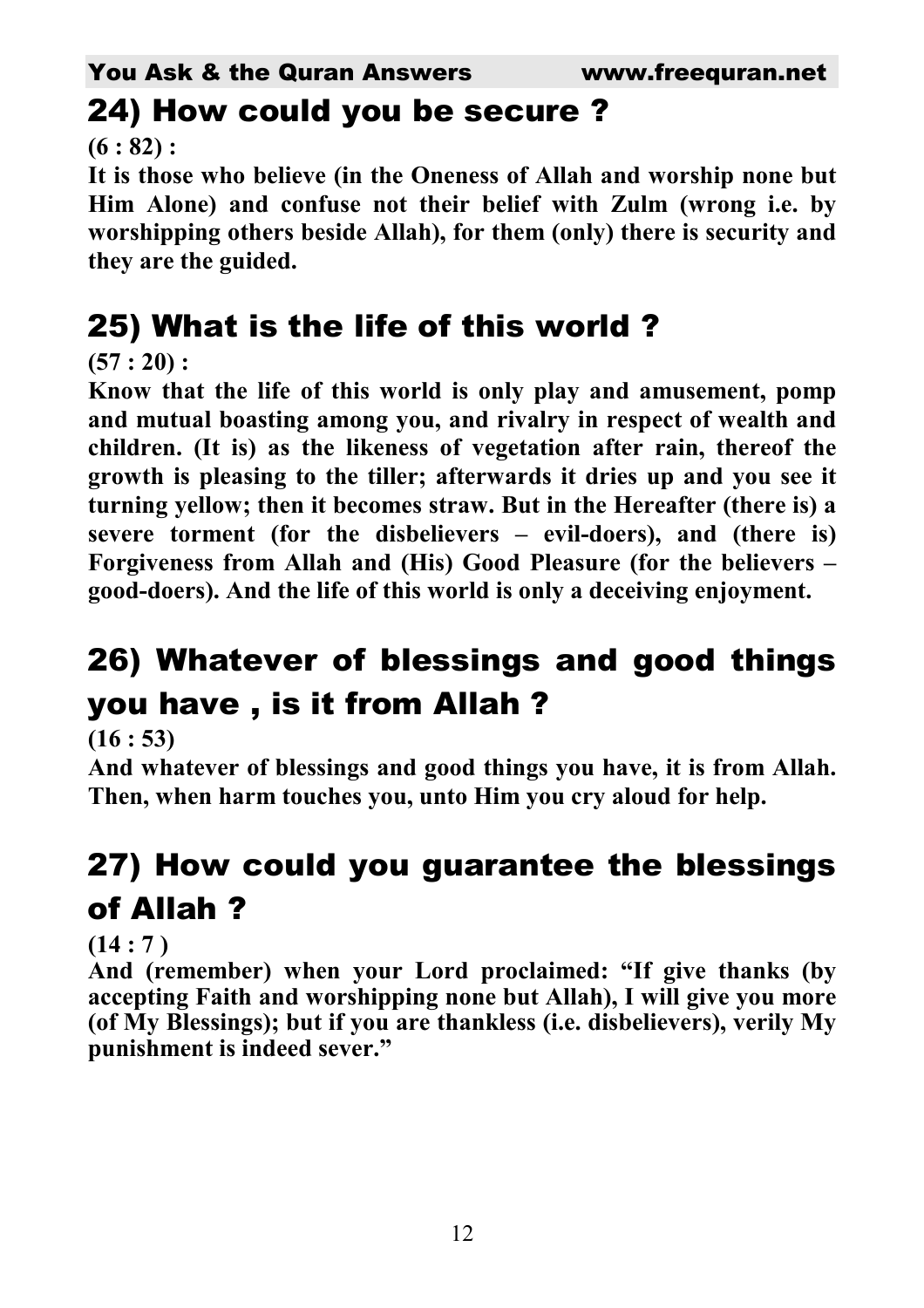## 28) How could you save yourself from a painful torment ?

 $(61:10-11)$ 

**10 : O you who believe! Shall I guide you to a trade that will save you from a painful torment?** 

**11 : That you believe in Allah and His Messenger (Muhammad ).** 

## 29) Whosoever puts his trust in Allah , what will happen to him ?

**(65 : 3)** 

**And He will provide him from (sources) he never could imagine. And whosoever puts his trust in Allah then He will suffice him. Verily, Allah will accomplish his purpose. Indeed Allah has set a measure for all things.** 

## 30) What is the destination of the disbelievers ?

**(57 : 15)** 

**So this Day no ransom shall be taken from you (hypocrites), nor of those who disbelieved (in the Oneness of Allah – Islamic Monotheism). Your abode is the Fire. That is your maula (friend – proper place), and worst indeed is that destination.** 

## 31) What is the destination of the believers ?

**(4 : 57)** 

**But those who believe (in the Oneness of Allah – Islamic Monotheism) and do deeds of righteousness, We shall admit them to Gardens under which rivers flow (Paradise), abiding therein forever. Therein they shall have Azwajun Mutahharatun (purified mates or wives), and We shall admit them to shades wide and ever deepening (Paradise).**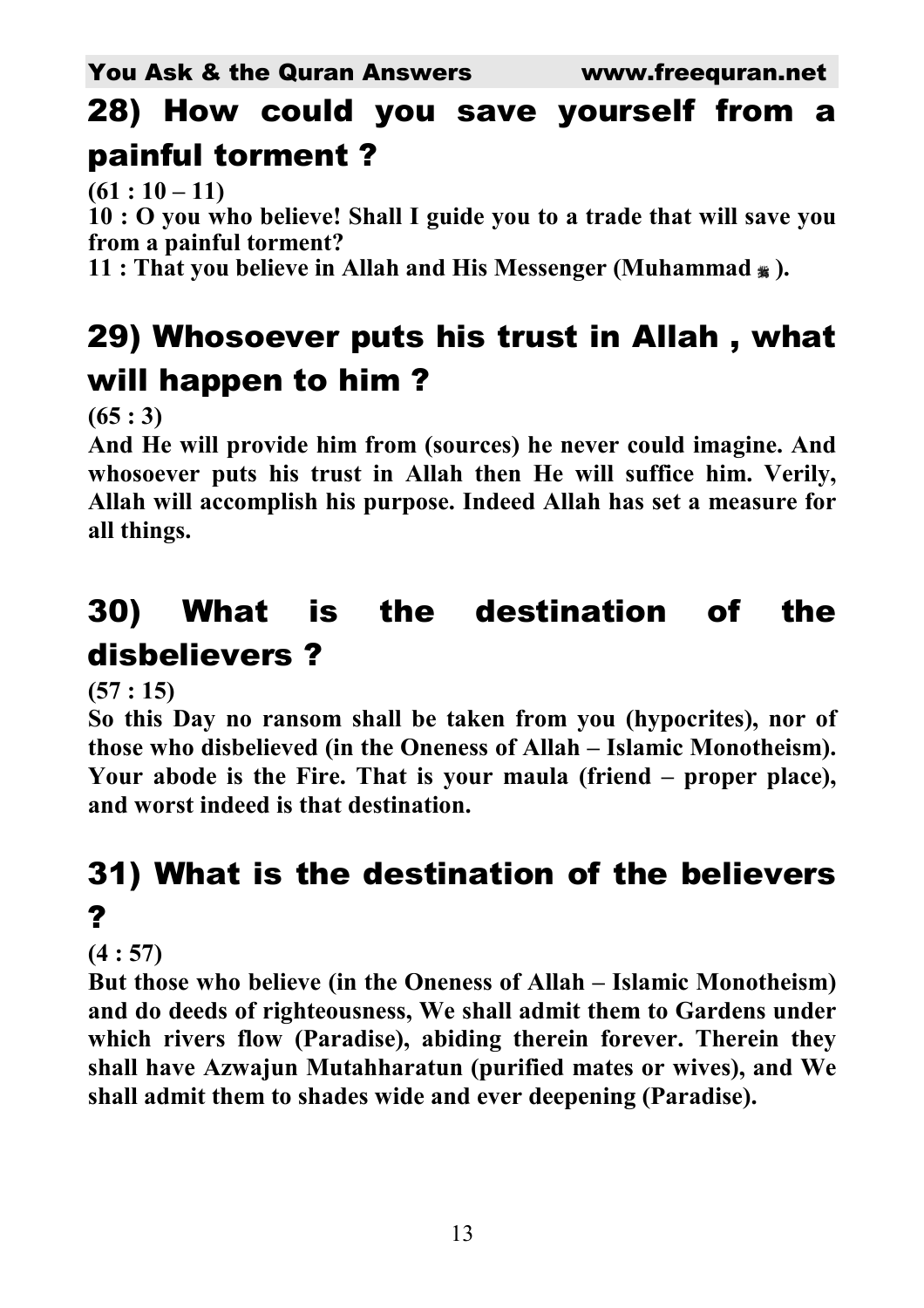#### 32) How could you be happy ?

**(16 : 97)** 

**Whoever works righteousness- whether male or female – While he (or she) is a true believer (of Islamic Monotheism) verily, to him We will give a good life (in this world with respect, contentment and lawful provision), and We shall pay them certainly a reward in proportion to the best of what they used to do (i.e. Paradise in the Hereafter).**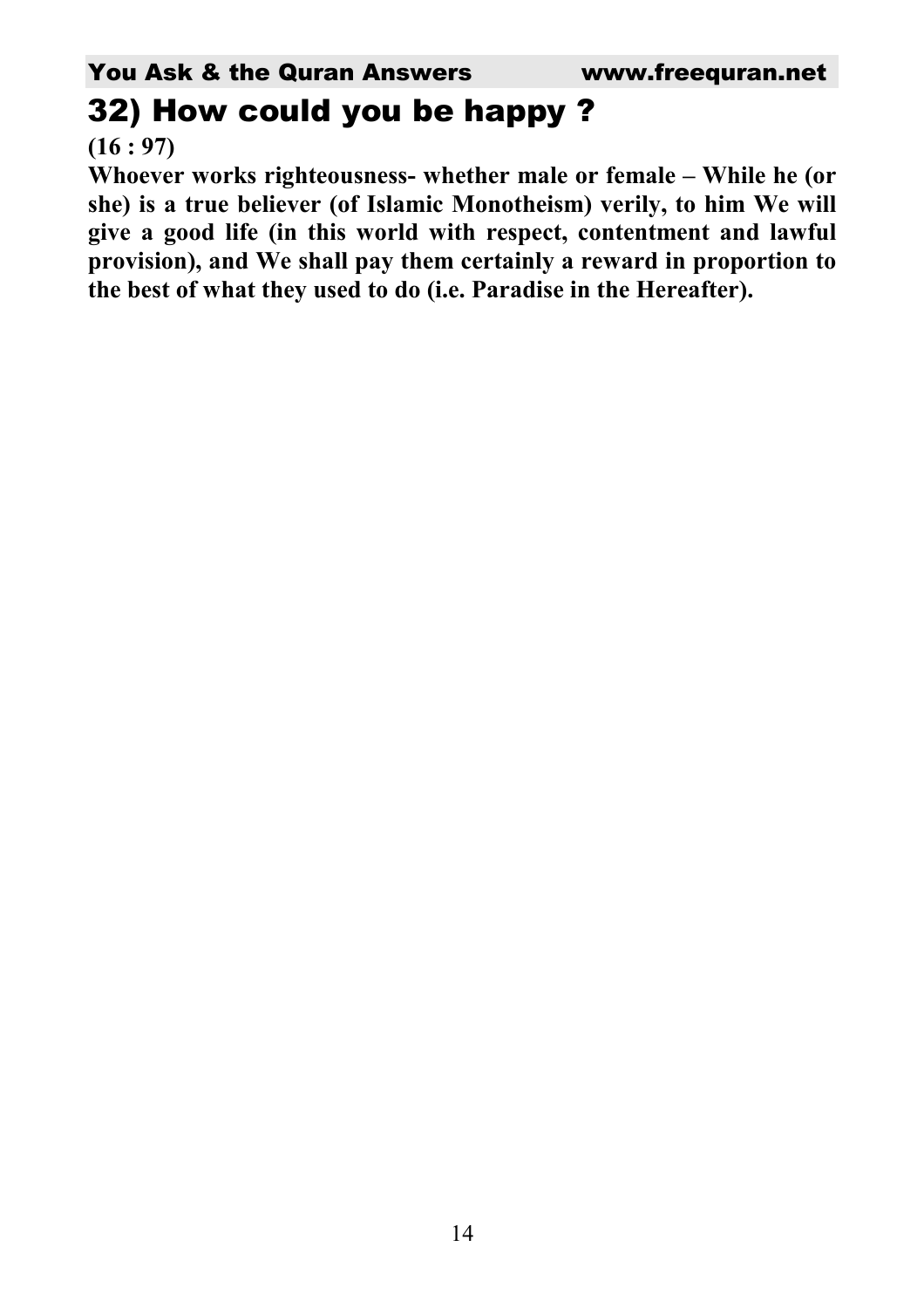| No.                         | The question                                         | Page                    |
|-----------------------------|------------------------------------------------------|-------------------------|
| 1                           | Who is the creator?                                  | 1                       |
| $\mathbf{2}$                | <b>Who is Allah?</b>                                 | 1                       |
| $\overline{\mathbf{3}}$     | Did you think that Allah created you only            | 4                       |
|                             | for play and without any purpose?                    |                         |
| 4                           | For what did Allah create mankind?                   | $\overline{\mathbf{4}}$ |
| $\overline{\mathbf{5}}$     | <b>What did Allah command us to do?</b>              | 4                       |
| 6                           | From where shall we seek guidance?                   | $\overline{\mathbf{4}}$ |
| $\overline{7}$              | Who shall we invoke in time of disaster?             | 5                       |
|                             | What happened to the previous nations                | 5                       |
| $\underline{\underline{8}}$ | when they disobeyed Allah?                           |                         |
| $\overline{\mathbf{2}}$     | Does Allah guard and save the Quran from             | 6                       |
|                             | corruption?                                          |                         |
| 10                          | Who should we worship?                               | 6                       |
| 11                          | <b>What is the religion of Allah?</b>                | 6                       |
| <u>12</u>                   | <b>What is the religion accepted by Allah?</b>       | 6                       |
| 13                          | <b>Where does the Quran come from?</b>               | 6                       |
| 14                          | <b>Why did Allah send messengers?</b>                | 8                       |
| 15                          | Do we have to believe in all the messengers?         | 8                       |
| <b>16</b>                   | <b>What happened to the previous scriptures?</b>     | 8                       |
| <b>17</b>                   | <b>Who is the last messenger?</b>                    | 9                       |
|                             | To whom did Allah send the last messenger            | 9                       |
| <u>18</u>                   | <b>Prophet Muhammad :</b> ?                          |                         |
|                             | <b>What did Allah prepare for those among the</b>    | 9                       |
| <u> 19</u>                  | <b>Jews and Christians who believe?</b>              |                         |
|                             | What is the likeness of Isa (Jesus)<br><b>before</b> | 10                      |
| <u>20</u>                   | <b>Allah?</b>                                        |                         |
| 21                          | <b>What did Allah say about Mary?</b>                | 10                      |
| 22                          | <b>Was Jesus crucified and died on the cross?</b>    | 10                      |
| 23                          | <b>Was Jesus the son of God (Allah)?</b>             | 11                      |
| <u>24</u>                   | <b>How could you be secure?</b>                      | 12                      |
| <u>25</u>                   | What is the life of this world?                      | 12                      |
| <u>26</u>                   | Whatever of blessings and good things you            | 12                      |
|                             | have, is it from Allah?                              |                         |
| <u> 27</u>                  | <u>How could you guarantee the blessings</u> of      | 12                      |
|                             | <b>Allah?</b>                                        |                         |

#### The content